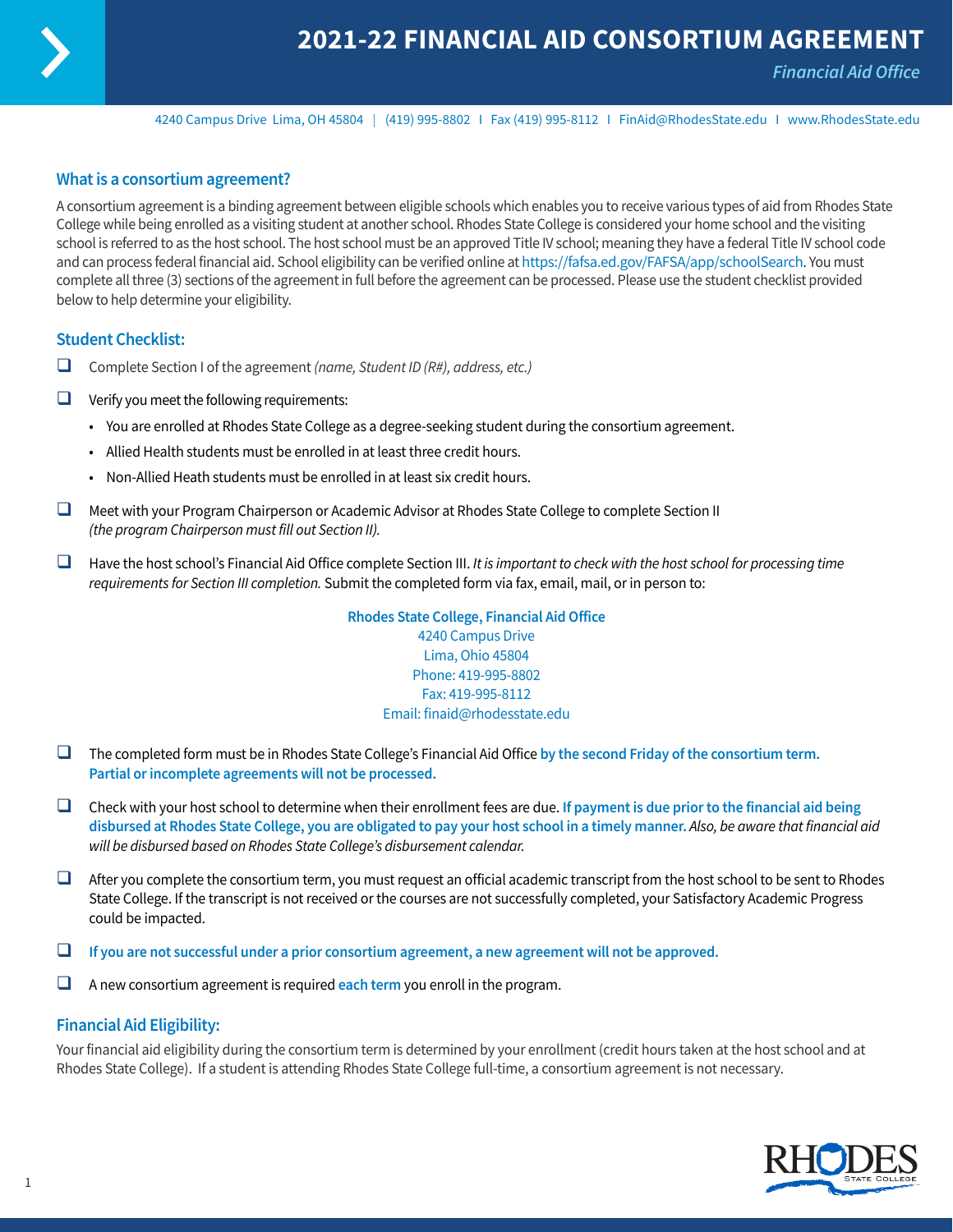

# **2021-22 FINANCIAL AID CONSORTIUM AGREEMENT AT RHODES STATE COLLEGE**

4240 Campus Drive Lima, OH 45804 I (419) 995-8802 I Fax (419) 995-8112 I FinAid@RhodesState.edu I www.RhodesState.edu

|        | (Home School)                                                                                                                                                                                                                                                                                                                                                                                                                                                                                                                | (Host School)                                                                                                                                                                                                                                              |  |  |  |  |  |
|--------|------------------------------------------------------------------------------------------------------------------------------------------------------------------------------------------------------------------------------------------------------------------------------------------------------------------------------------------------------------------------------------------------------------------------------------------------------------------------------------------------------------------------------|------------------------------------------------------------------------------------------------------------------------------------------------------------------------------------------------------------------------------------------------------------|--|--|--|--|--|
|        | Section I - To Be Completed by the Student                                                                                                                                                                                                                                                                                                                                                                                                                                                                                   |                                                                                                                                                                                                                                                            |  |  |  |  |  |
|        | Student's Full Name                                                                                                                                                                                                                                                                                                                                                                                                                                                                                                          | Student ID (R#)                                                                                                                                                                                                                                            |  |  |  |  |  |
|        | <b>Mailing Address</b>                                                                                                                                                                                                                                                                                                                                                                                                                                                                                                       | Phone                                                                                                                                                                                                                                                      |  |  |  |  |  |
|        | City, State, Zip                                                                                                                                                                                                                                                                                                                                                                                                                                                                                                             | Email                                                                                                                                                                                                                                                      |  |  |  |  |  |
|        | Consortium Term: $\Box$ Summer $\Box$ Fall<br>$\Box$ Spring                                                                                                                                                                                                                                                                                                                                                                                                                                                                  | Academic Year ____________                                                                                                                                                                                                                                 |  |  |  |  |  |
|        | <b>Student Certification: I agree to:</b>                                                                                                                                                                                                                                                                                                                                                                                                                                                                                    |                                                                                                                                                                                                                                                            |  |  |  |  |  |
| ⊔      | Phone: 419-995-8802   Fax to: 419-995-8112   Email to: finaid@rhodesstate.edu                                                                                                                                                                                                                                                                                                                                                                                                                                                | Have the completed form to Rhodes State College by the second week of the consortium term (or second Friday of classes at<br>Rhodes) by fax, email, mail, or in person to: Rhodes State College, Financial Aid Office, 4240 Campus Drive, Lima, Ohio 45804 |  |  |  |  |  |
| u.     | Complete the hours indicated in Section III of this agreement at the host institution and the hours listed above at Rhodes State College.                                                                                                                                                                                                                                                                                                                                                                                    |                                                                                                                                                                                                                                                            |  |  |  |  |  |
| $\Box$ | I understand I will not be eligible for financial aid for any courses not approved by my Academic Advisor, including changes to the<br>courses already approved under the consortium agreement.                                                                                                                                                                                                                                                                                                                              |                                                                                                                                                                                                                                                            |  |  |  |  |  |
| $\Box$ | Comply with Rhodes State College's and the host school's policies regarding refunds, impact of hour drops and withdraws,<br>Satisfactory Academic Progress, and all other eligibility requirements. I agree to notify both institutions if I drop or withdraw from<br>any or all of my courses. I understand that my financial aid award is based on enrollment which will be verified and monitored<br>throughout the term and after the term has ended.                                                                    |                                                                                                                                                                                                                                                            |  |  |  |  |  |
| ⊔      | I will ensure that an official academic transcript from my host school is provided to the Rhodes' Registrar's Office within 30 days<br>after the enrollment period ends. I understand Satisfactory Academic Progress could be impacted if the transcript is not received or<br>courses are not successfully completed. Also, failure to provide an official transcript that shows successful completion of the consor-<br>tium courses will result in denial of future agreements.                                           |                                                                                                                                                                                                                                                            |  |  |  |  |  |
| u      | I understand that adjustments to enrollment can result in balances due at one or both institutions.                                                                                                                                                                                                                                                                                                                                                                                                                          |                                                                                                                                                                                                                                                            |  |  |  |  |  |
|        | □ I understand that students must pay all tuition, fees, and prior term balances to Rhodes State College by the posted fees date<br>each term. Processing of this form does not constitute a valid reason for late payment of fees, as the fee payment deadline is<br>prior to the form completion deadline.                                                                                                                                                                                                                 |                                                                                                                                                                                                                                                            |  |  |  |  |  |
| $\Box$ | Pay enrollment fees in a timely manner to both the host school and Rhodes State College. (Rhodes State College will disburse<br>financial aid according to the Rhodes State College disbursement schedule. If enrollment fees are due at the host school prior to<br>financial aid being disbursed to your account at Rhodes State College, it is your responsibility to pay your host school in a timely<br>manner.) Financial aid received from Rhodes State College will not be directly transferred to your host school. |                                                                                                                                                                                                                                                            |  |  |  |  |  |
| □      | Allow Rhodes State College and the host school to share information related to my enrollment and financial aid eligibility.                                                                                                                                                                                                                                                                                                                                                                                                  |                                                                                                                                                                                                                                                            |  |  |  |  |  |
| $\Box$ | Any changes to the Consortium could result in delayed processing or revision to previously awarded funds.                                                                                                                                                                                                                                                                                                                                                                                                                    |                                                                                                                                                                                                                                                            |  |  |  |  |  |
|        |                                                                                                                                                                                                                                                                                                                                                                                                                                                                                                                              |                                                                                                                                                                                                                                                            |  |  |  |  |  |
|        | I have read the above Student Certification and understand my rights and responsibilities under this Consortium Agreement.                                                                                                                                                                                                                                                                                                                                                                                                   |                                                                                                                                                                                                                                                            |  |  |  |  |  |